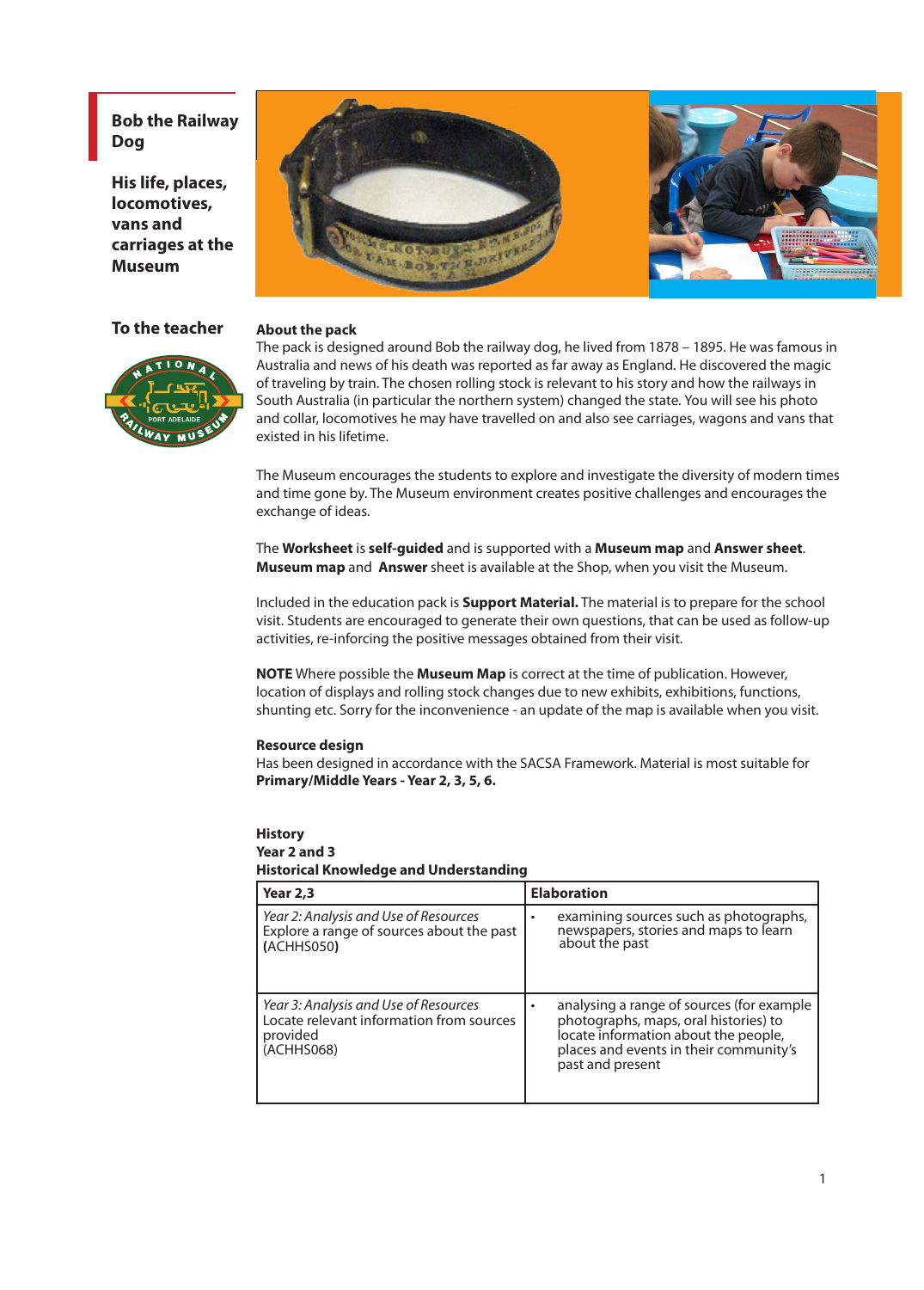| The past in the present                                                                                                            | <b>Analysis and use of sources</b>                                                                                                                                                               |  |  |
|------------------------------------------------------------------------------------------------------------------------------------|--------------------------------------------------------------------------------------------------------------------------------------------------------------------------------------------------|--|--|
| The history of a significant person,<br>building, site or the local community<br>and what it reveals aboiut the past<br>(ACHHK044) | Explore a range of sources about the past.<br>(ACHHS050)                                                                                                                                         |  |  |
| The impact of changing technology on<br>people's lives, worked, travelled - past                                                   | (ACHHS051)                                                                                                                                                                                       |  |  |
|                                                                                                                                    | <b>Elaborations</b>                                                                                                                                                                              |  |  |
|                                                                                                                                    | identifying place and the local<br>community and discovering their origin                                                                                                                        |  |  |
|                                                                                                                                    | identifying features of a site (such as<br>dates, decorations and plaques on<br>buildings) that reveal its past                                                                                  |  |  |
|                                                                                                                                    | examining sources such as photographs,<br>newspapers, stories and maps to learn<br>about the past (some of these may be<br>online and can be located through state<br>and local libray websites) |  |  |

### **Key Inquiry Questions**

Year 2:

What aspects of the past can you see today? What remains of the past that are important to the local community? Why? How have changes in technology shaped our daily lives?

#### **History**

#### **Year 3 Historical Knowledge and Understanding**

| Year 3                                                                                                                                                                                                                                                                                                                      | <b>Elaborations</b>                                                                                                                                                                                                   |
|-----------------------------------------------------------------------------------------------------------------------------------------------------------------------------------------------------------------------------------------------------------------------------------------------------------------------------|-----------------------------------------------------------------------------------------------------------------------------------------------------------------------------------------------------------------------|
| Community & remembrance<br>ONE important example of change and<br>ONE important example of continuity<br>over time in the local community, region<br>or state/territory; for example, in relation<br>to the areas of transport, work, education,<br>natural and built environments,<br>entertainment, daily life (ACHHK061) | investigating a development in<br>٠<br>the local community from the time<br>of European settlement to the<br>present day (for example through<br>the photographs, newspapers, oral<br>histories, diaries and letters) |

#### **Historical Skills**

**Analysis and Use of Resources** Locate relevant information from sources provided (ACHHS068)

### **Chronology, terms**

Sequence historical people andevents (ACHHS065)

#### **Historical questions**

Pose a range of questions about the past (ACHHS067)

Locate relevant from sources provided (ACHHS068)

#### **Key Inquiry Questions**

- How has our community changed? What features have been lost and what features have been retained?
- What is the nature of the contribution made by different groups and individuals in the community?
- How and why do people choose to remeber significant events of the past?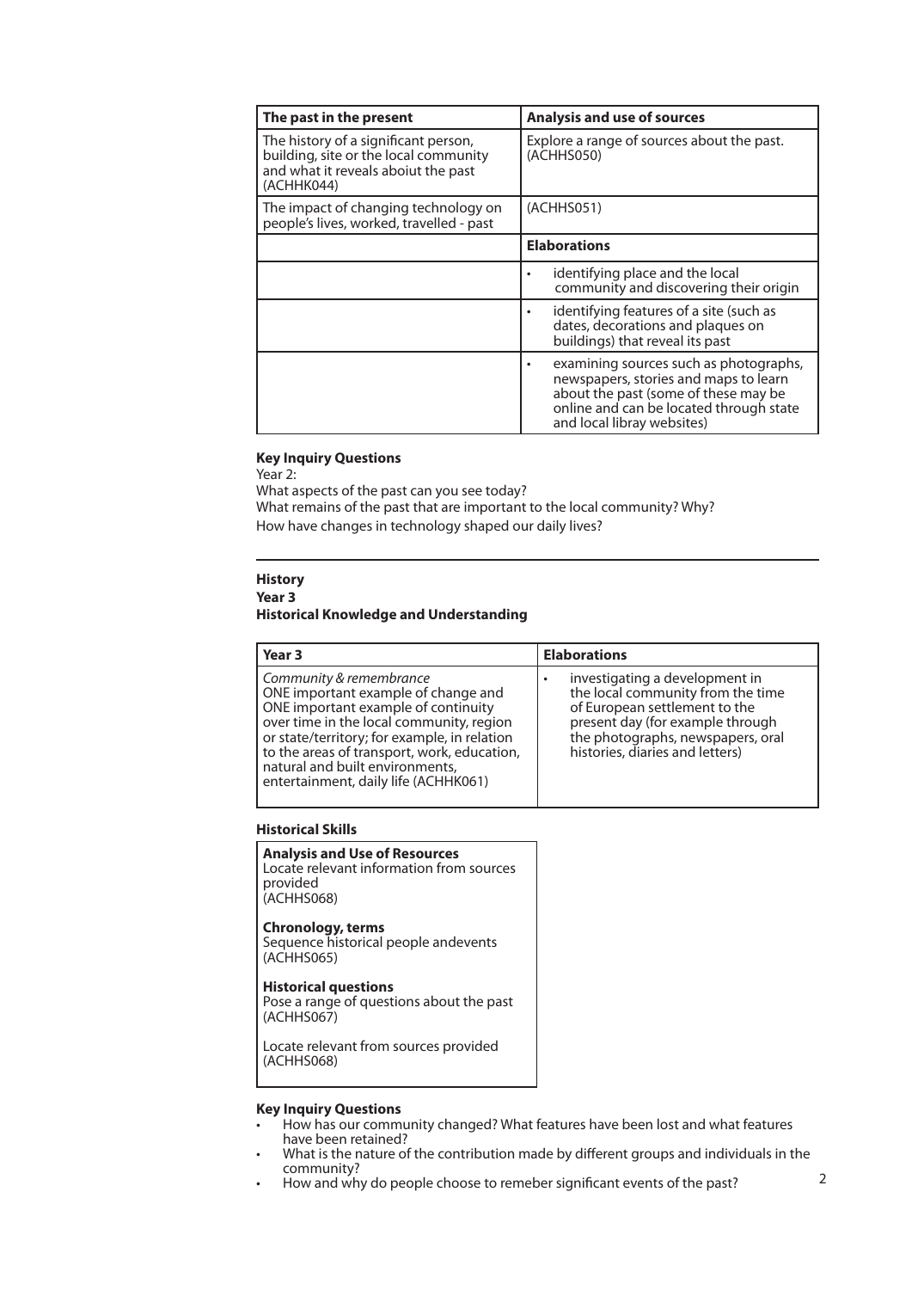#### **History Year 3**

|          | <b>Historical Skills</b><br><b>Elaborations</b>                                                                                                                                          |  |  |
|----------|------------------------------------------------------------------------------------------------------------------------------------------------------------------------------------------|--|--|
|          | ACHHS065                                                                                                                                                                                 |  |  |
|          | developing an annotated timelines<br>or representation of key stage of<br>settlement, features local. regional or<br>state events and historical significnce                             |  |  |
|          | ACHHS067                                                                                                                                                                                 |  |  |
|          | posing appropriate questions when<br>investigating the contribution that<br>individuals and groups have made<br>to the development of the local<br>community                             |  |  |
|          | posing appropriate questions when<br>investigating the establishment of a<br>local community                                                                                             |  |  |
| ACHHS068 |                                                                                                                                                                                          |  |  |
|          | analysing a range of sources (for<br>example photographs, maps, oral<br>histories) to locate onformation about<br>the people, places and events in their<br>community's present and past |  |  |

### **History Year 5 Historical Knowledge and Understanding, Historical Skills**

| Year <sub>5</sub>                                                                                                                                                                                                                                                      | <b>Elaboration</b>                                                                                                                                |  |  |
|------------------------------------------------------------------------------------------------------------------------------------------------------------------------------------------------------------------------------------------------------------------------|---------------------------------------------------------------------------------------------------------------------------------------------------|--|--|
| The Australian Colonies<br>The impact of a significant development or<br>event on a colony, for example, frontier con-<br>flict, the gold rushes, the Eureka Stockade,<br>internal exploration, the advent of rail, the<br>expansion of farming, drought<br>(ACHHK095) | investigating an event or development<br>٠<br>and explaining its economic, social and<br>political impact on a colony (e.g. the<br>advent of rail |  |  |
| Historical questions and research<br>Identify questions to inform an historical<br>inguiry<br>(ACHHS100)                                                                                                                                                               | developing key questions about the<br>٠<br>local community or region                                                                              |  |  |
| Analysis and Use of Resources<br>Locate information related to inquiry<br>questions in a range of sources (ACHHS102)                                                                                                                                                   | finding relevant historical information<br>٠<br>about colonial Australia from primary<br>and secondary resources                                  |  |  |

### **Historical questions and research**

| Identify and locate a range of relevant    |
|--------------------------------------------|
| sources                                    |
| (ACHHS101)                                 |
| <b>Analysis and use of sources</b>         |
| Locate information related to inquiry      |
| questions in a range of sources (ACHHS102) |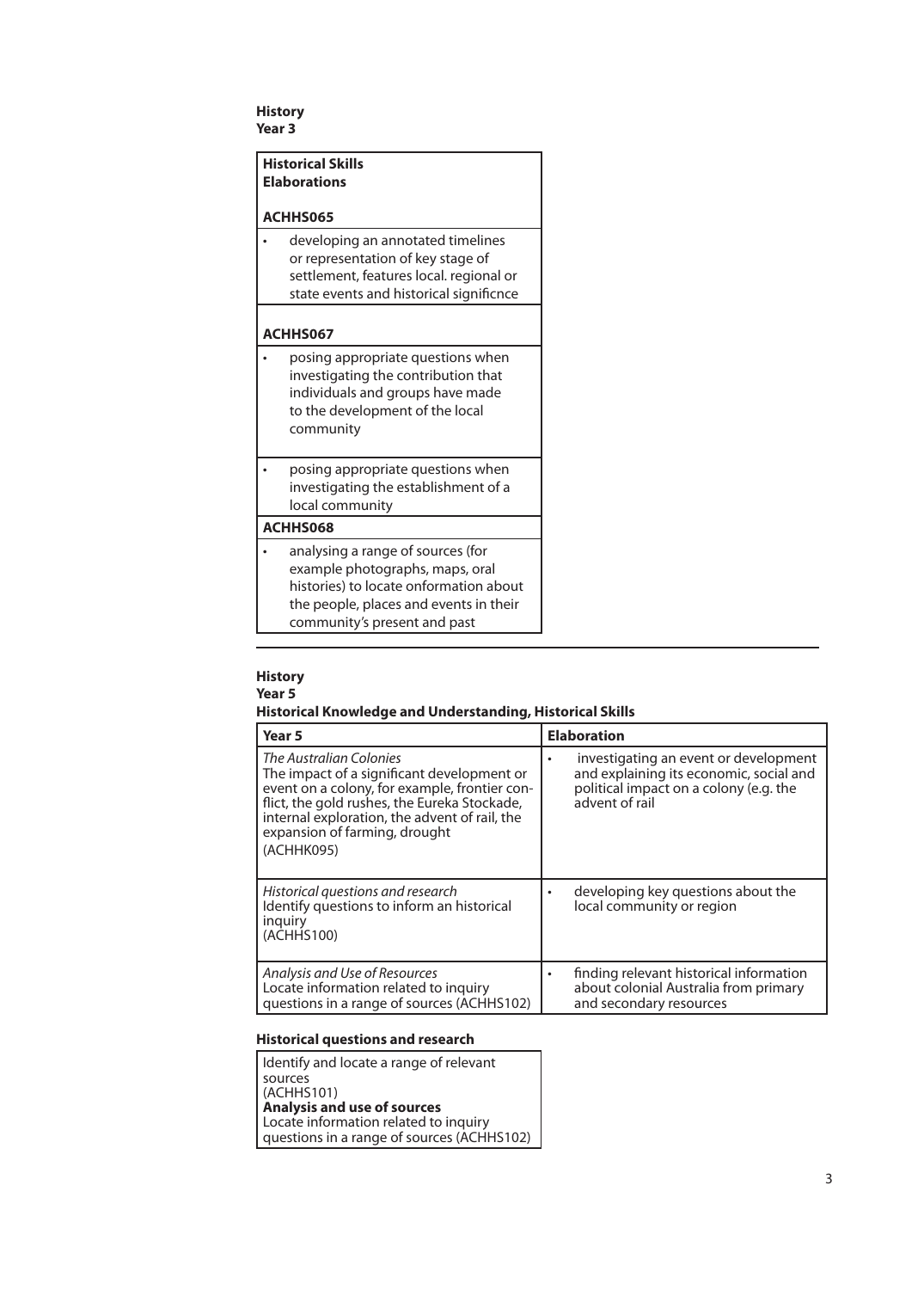#### **Key Inquiry Questions**

What do we know about the lives of people in Australia's colonial past and how do we know?

How did colonial settlement change the environment?

What were the significant events and who were the significant people that shaped Australian colonies?

#### **History**

**Year 5**

| <b>Historical Skills</b><br><b>Elaborations</b><br>ACCHS098                                                                                                                                                                           |  |  |  |
|---------------------------------------------------------------------------------------------------------------------------------------------------------------------------------------------------------------------------------------|--|--|--|
|                                                                                                                                                                                                                                       |  |  |  |
| compiling an annotated timeline showing<br>key stages in the development of colonial<br>Australia including the date of European<br>settlement in each state, the date the<br>colony was established, the date of self-<br>qovernment |  |  |  |
|                                                                                                                                                                                                                                       |  |  |  |
| ACHHS101                                                                                                                                                                                                                              |  |  |  |
| using museums(for example primary                                                                                                                                                                                                     |  |  |  |

sources, such as stories, official documents

#### **ACHHS102**

• finding relevant historical information about colonial Australia from primary andsecondary sources

#### **History**

**Year 6**

#### **Historical Knowledge and Understanding Level Description**

Development of Australia as a nation, particularly after 1900. Historical context facilitate an understanding through key concepts including sources, continuity and change, cause and effect and perspectives.

#### **Key Inquiry Questions**

What contribution have significant individuals and groups made to the developmet of Australian society?

#### **History**

#### **Year 5**

#### **Historical Knowledge and Understanding, Historical Skills**

| Sequence historical people and events<br>(ACHHS117)                                                                                                                                                                                                                 |
|---------------------------------------------------------------------------------------------------------------------------------------------------------------------------------------------------------------------------------------------------------------------|
| Use historical terms and concepts<br>(ACHHS118)                                                                                                                                                                                                                     |
| Identify and locate a range of relevant sources<br>(ACHHS120)                                                                                                                                                                                                       |
| The contribution of individuals and groups,<br>including Aboriginal and Torres Strait Islander<br>people and migrants, to the development of<br>Australian society, for example in areas such as<br>the economy, education, science, the arts, sport.<br>(ACHHK116) |
| Compare information from a range of sources<br>(ACHHS122)                                                                                                                                                                                                           |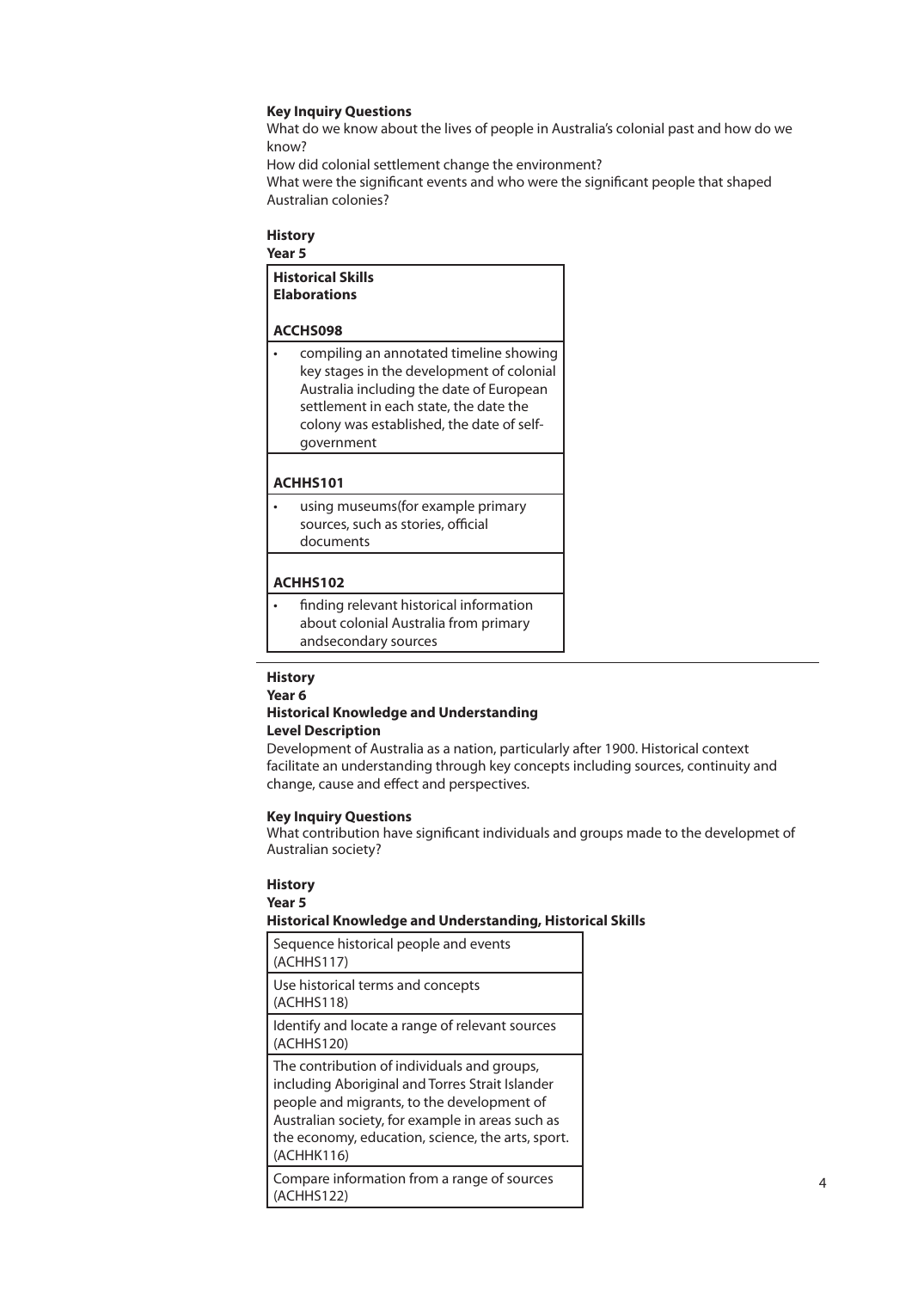#### **History Year 5**

|                 | <b>Historical Skills</b><br><b>Elaborations</b>                                                                                                                                          |  |  |  |
|-----------------|------------------------------------------------------------------------------------------------------------------------------------------------------------------------------------------|--|--|--|
|                 | ACHHS117                                                                                                                                                                                 |  |  |  |
|                 | placing key events, ideas, movements and<br>people of the twentieth century in<br>chronological sequence                                                                                 |  |  |  |
|                 | using timelines to describe past events and<br>changes                                                                                                                                   |  |  |  |
|                 |                                                                                                                                                                                          |  |  |  |
| <b>ACHHS118</b> |                                                                                                                                                                                          |  |  |  |
|                 | using historical terms and concepts related<br>to the conbtent such as 'democracy',<br>'federation', 'empire', 'immigration', 'heritage',<br>'diversity', 'enftranchisement' ,'suffrage' |  |  |  |
|                 |                                                                                                                                                                                          |  |  |  |
|                 | <b>ACHHS120</b>                                                                                                                                                                          |  |  |  |
|                 | using internet search engines museums,<br>library catalogues and indexes to find<br>material relevant to an inquiry                                                                      |  |  |  |

#### **Copyright**

The Educational Resource material is available free from this site, however it cannot be reproduced for sale item in any form. All images and book excerpts remain the ownership of the author or Museum and thus normal copyright laws apply - all acknowledgements have been made.

#### **For the Student**

Suggested **Support Material** which will help you in your preparation. Bring your **Worksheet** - comprised of 12 questions, when you visit the Museum.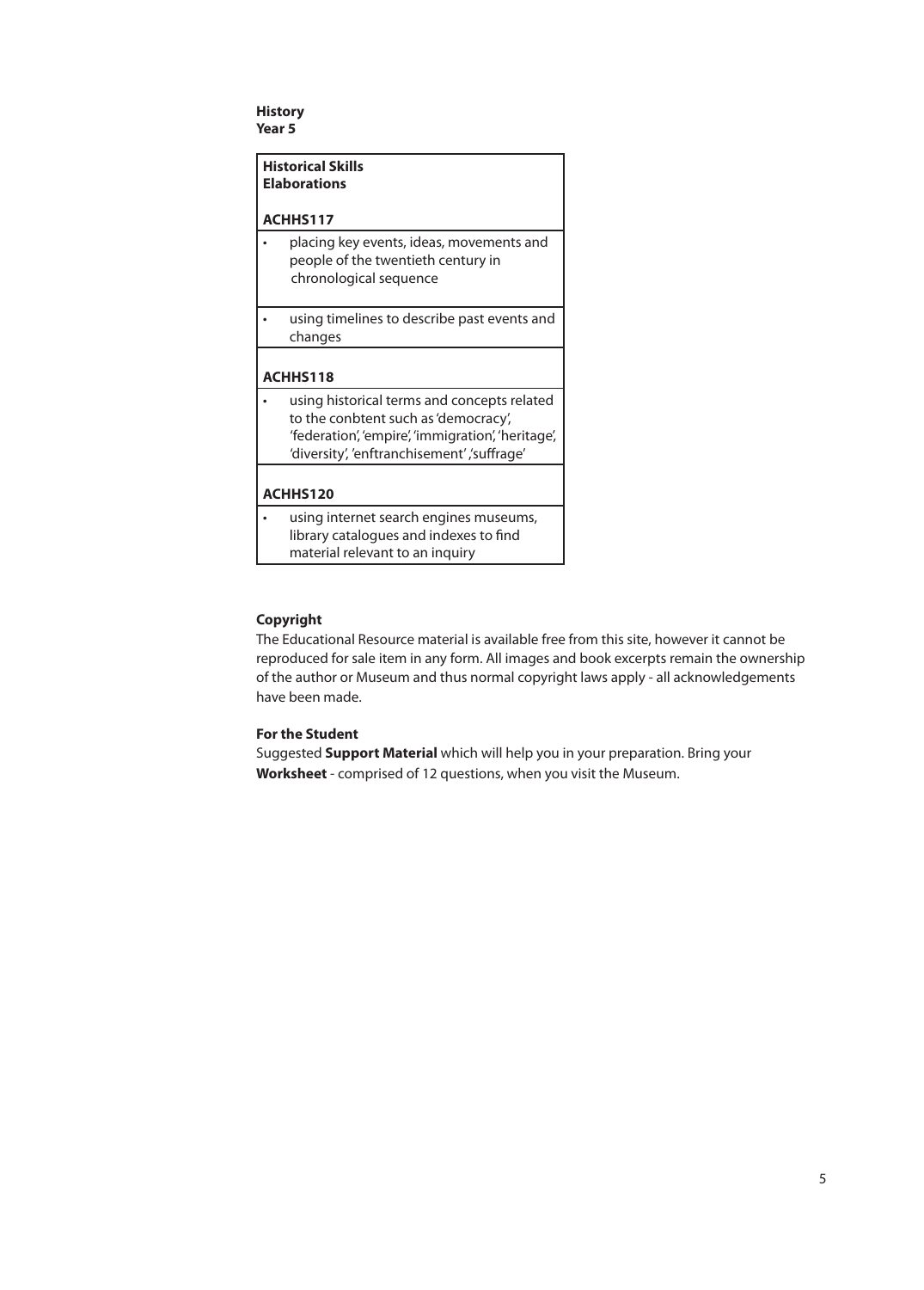**For the Student Questions Display case**



Find the display case where Bob's collar is kept (refer to your **1** map). It is located in the Fitch Pavilion. There is a couplet (a type of poem) written on Bob's collar. Fill in the blanks:

**............** me not but let me jog, for I am **...........** the drivers **..........**. SAR.



Refer to the interpretive board next to the glass display case **2** and answer the follow questions -

**A** What was the occupation of Mr William Seth Ferry?

**B** What was Bob's favourite spot when he travelled on the steam locomotives?

**D** How would you describe Bob's fur and why?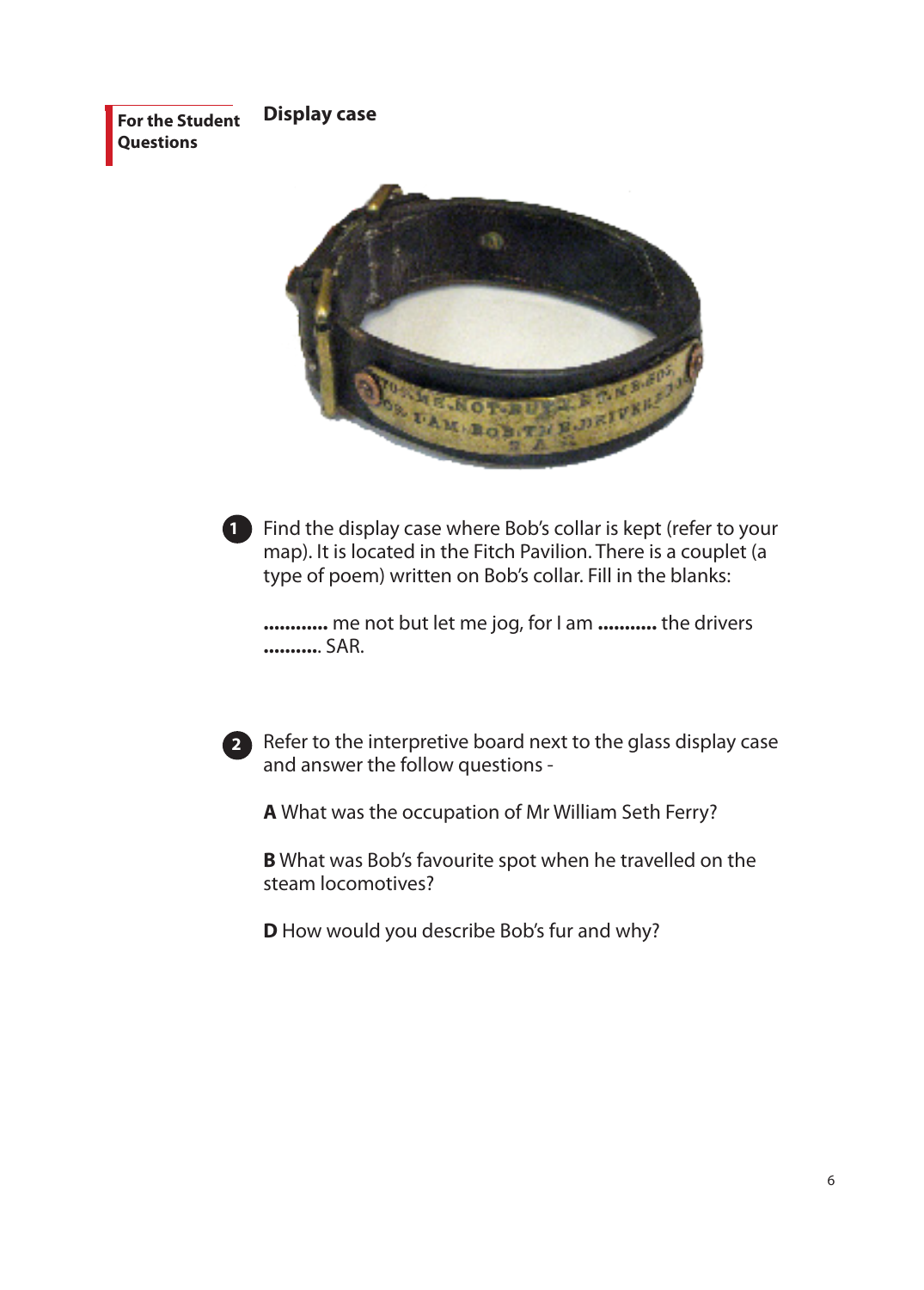# **Places, locomotives, vans and carriages at the Museum**

### **Background**

*It was said that Bob's favourite type of locomotive to travel on was the Yankee (X class) engine and that he liked to ride in the cab of the locomotive and on top of the firebox. We do not have a Yankee X class engine at the Museum, but we do have other rolling stock that Bob may have rode on. How do we know this? Well, Bob's home area was Terowie, Peterborough and though he travelled far and wide, he most commonly rode the northern narrow gauge rail system in South Australia.*



Go to the theatrette (refer to the map). See the South Australian interactive railway map, press the button that is labelled 1900. Record some of the stations between Peterborough and Broken Hill. Bob travelled on this railway line.



Bob may have rode on Car 3 and one of Baroota's sister carriages. Baroota is a 1st class sleeping carriage and Car 3 is a second class sitting carriage.

What differences can you see? Look and discuss - materials used, seating, facilities, design, colour, cleaning and maintenance, vision, comfort of the passengers.

*Car 3 is open and you can enter.*

*Barrota is closed but you can view the carriage from the platform and an iterpretive board provides many interior shots.* 



Interior view of car 3 as restored *R Sampson*



Baroota *NRM collection*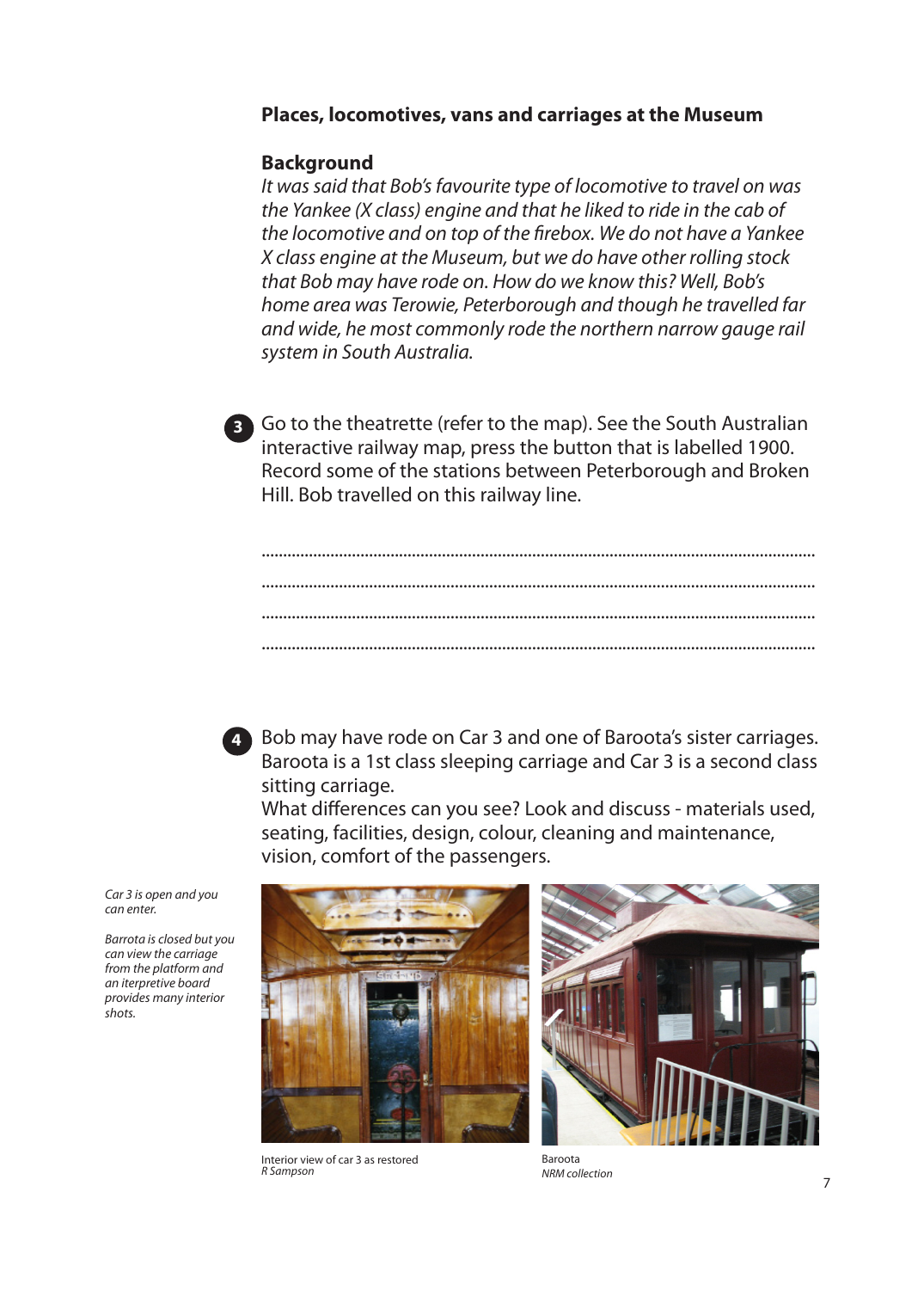

5 Which carriage is the oldest, Car 3 or Baroota?

Why is it such a special item in the Museum's collection? 



6 Car 144 and Car 3 are second class vehicles, that Bob may have rode on. Discuss and record some of the same features and record some of the differences. Look at materials, design, vision, comfort and any other features

 $\,8\,$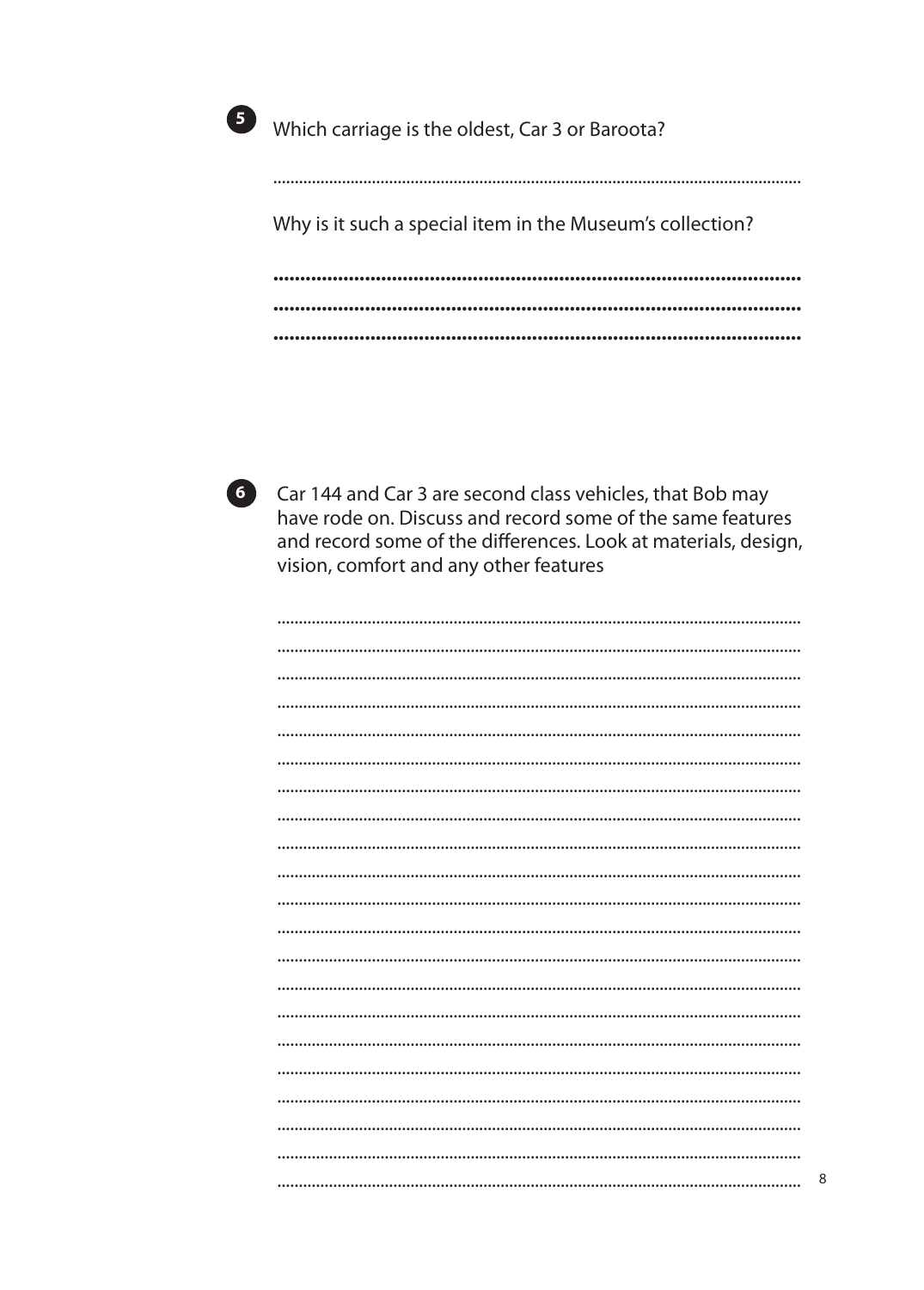

Find locomotive Y97. (refer to your map) Locomotive Y97 was built by Beyer Peacock and was placed into service in February 1890. It ran on the northern lines in Bob's lifetime and was used as a shunter at Peterborough.

- A Mark an X where the smoke comes from the loco.
- **B** Mark an X where the coal and water is kept.
- **C** Mark an X where the cab is.

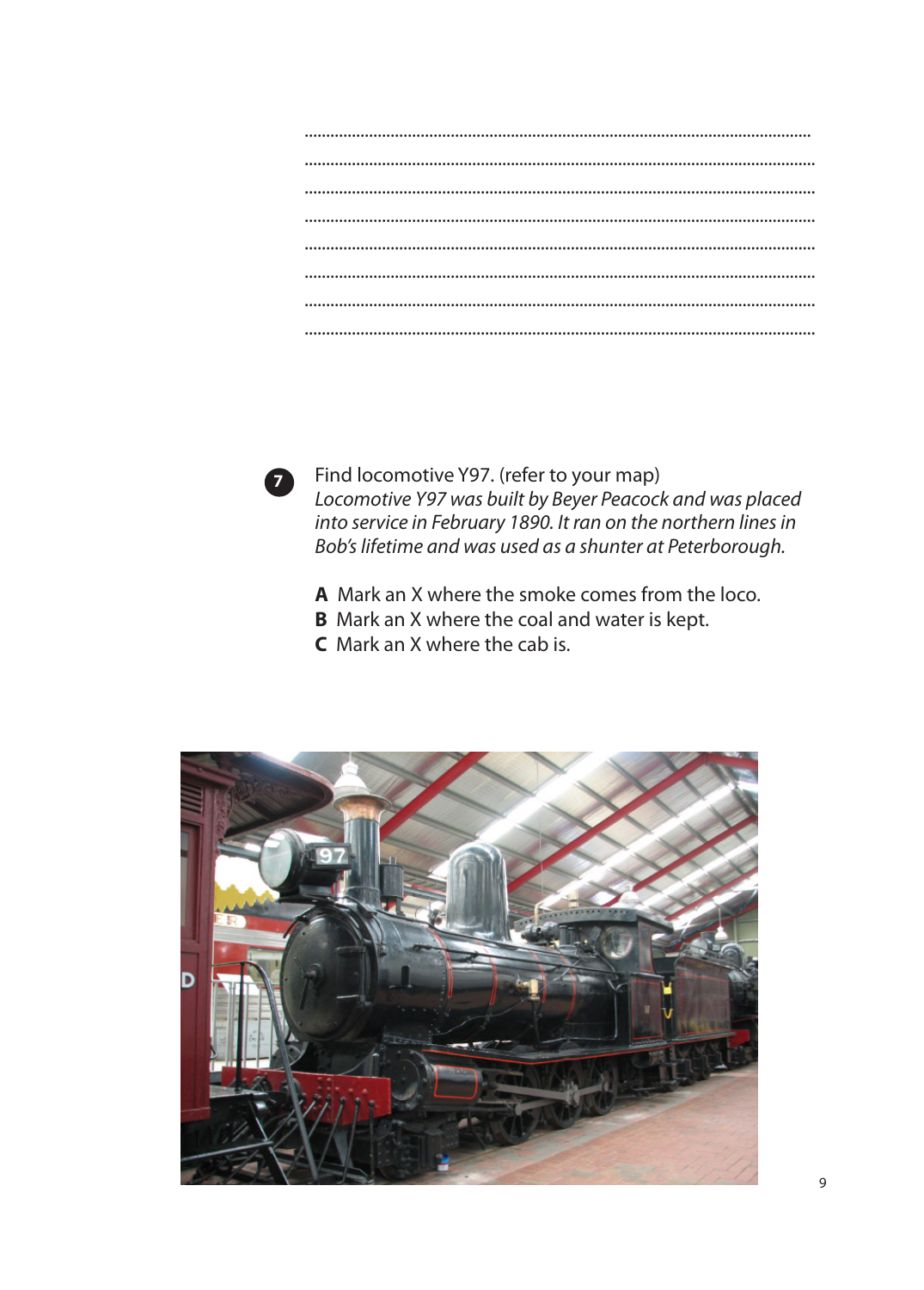

**8** Find the Y12 locomotive (refer to your map)

*Y12 operated at Broken Hill, where Bob spent most of his final days*.

Using the text provided in the interpretive board, answer the following two questions.

Why did the locomotives last so long?

.......................................................................................................... .......................................................................................................... .......................................................................................................... .......................................................................................................... .......................................................................................................... ..........................................................................................................

Did the locomotive haul **A** gold **B** wheat **C** ore Mark the correct answer

# **Travelling on the small train - board the train at Callington Station**



**129** On your journey look out for the following: Louvred van No.1990, and the Goods shed and platform

water columns and water tank.

*Bob reportedly travelled on the Port Line, he would have passed via the Goods shed during his life time. Van No.1990 worked on the northern line and carried rabbit carcasses. Bob was originally destined to be a rabbit hunting dog.* 

*The Museum water tank is a replica of the one that was erected in Peterborough c1882 -1890, and existed during Bob's lifetime.*

Does the van No.1990 have doors or windows?